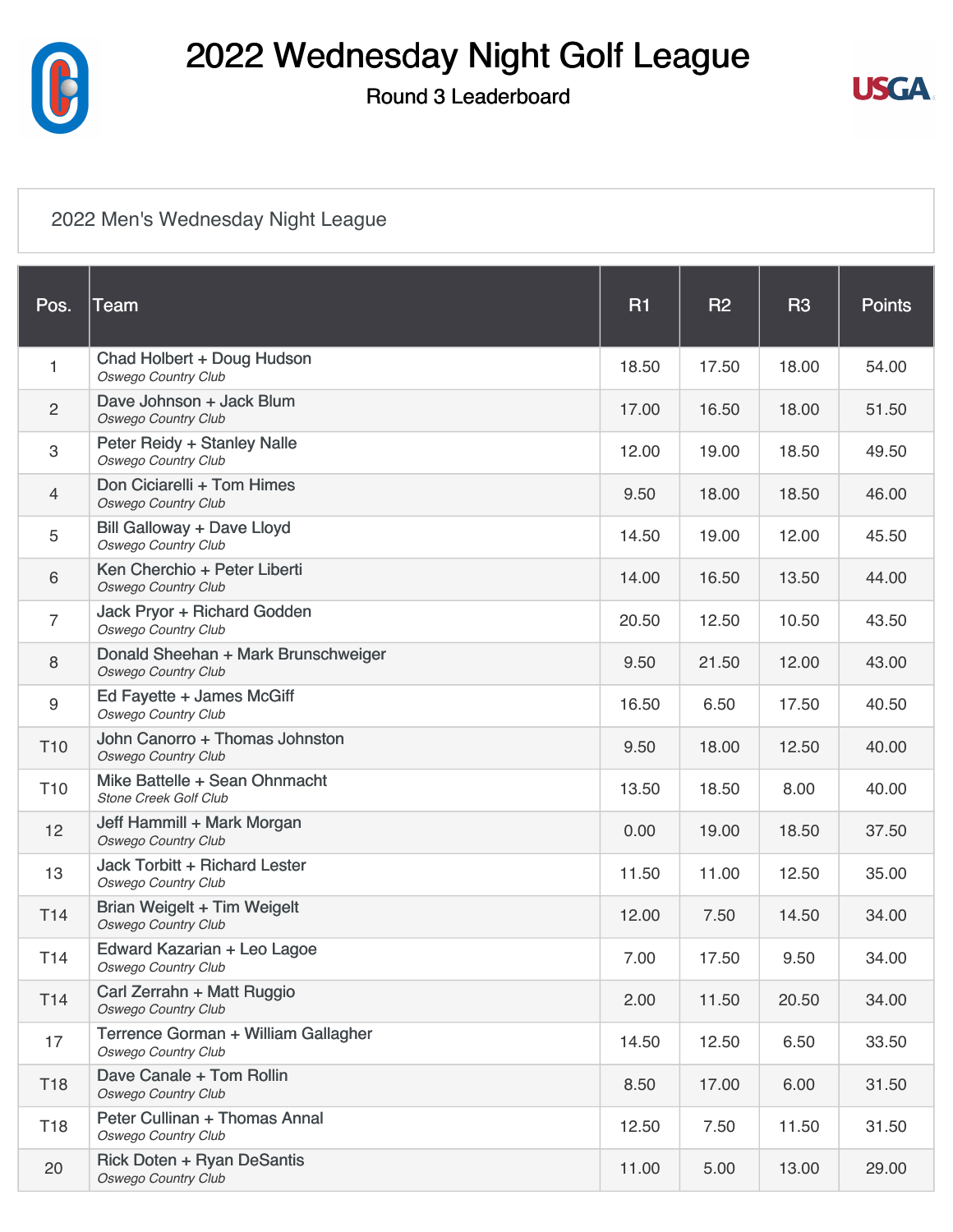

Round 3 Leaderboard



| 21                                            | Ben Stevens + John Stevens<br><b>Oswego Country Club</b>        | 10.00 | 13.00 | 5.50  | 28.50 |  |
|-----------------------------------------------|-----------------------------------------------------------------|-------|-------|-------|-------|--|
| 22                                            | Jim Galletta + Robert McCrobie<br><b>Oswego Country Club</b>    | 10.50 | 5.00  | 12.00 | 27.50 |  |
| T <sub>23</sub>                               | Bill Crist + Robert Crist<br><b>Oswego Country Club</b>         | 7.50  | 7.00  | 11.50 | 26.00 |  |
| T <sub>23</sub>                               | Jim Dorval + Patrick Shannon<br><b>Oswego Country Club</b>      | 9.00  | 11.50 | 5.50  | 26.00 |  |
| 25                                            | <b>Bill Pawlewicz + Pat Kraft</b><br><b>Oswego Country Club</b> | 13.00 | 5.50  | 5.50  | 24.00 |  |
| 26                                            | Edgar Manwaring + John Meade<br><b>Oswego Country Club</b>      | 3.50  | 6.00  | 12.50 | 22.00 |  |
| 27                                            | Jeff Bame + John Dickquist<br><b>Oswego Country Club</b>        | 12.50 | 2.00  | 6.00  | 20.50 |  |
| 28                                            | Art Clark + Paul Kemper<br><b>Oswego Country Club</b>           | 0.00  | 6.50  | 11.50 | 18.00 |  |
| 29                                            | Larry Heintz + Matt Smith<br><b>Oswego Country Club</b>         | 0.00  | 6.00  | 11.00 | 17.00 |  |
| 30                                            | David Roman + Mike Shanley<br><b>Oswego Country Club</b>        | 0.00  | 2.50  | 3.50  | 6.00  |  |
| $T_{\text{old}}$ Definite Allengianal 4040.00 |                                                                 |       |       |       |       |  |

Total Points Allocated: 1013.00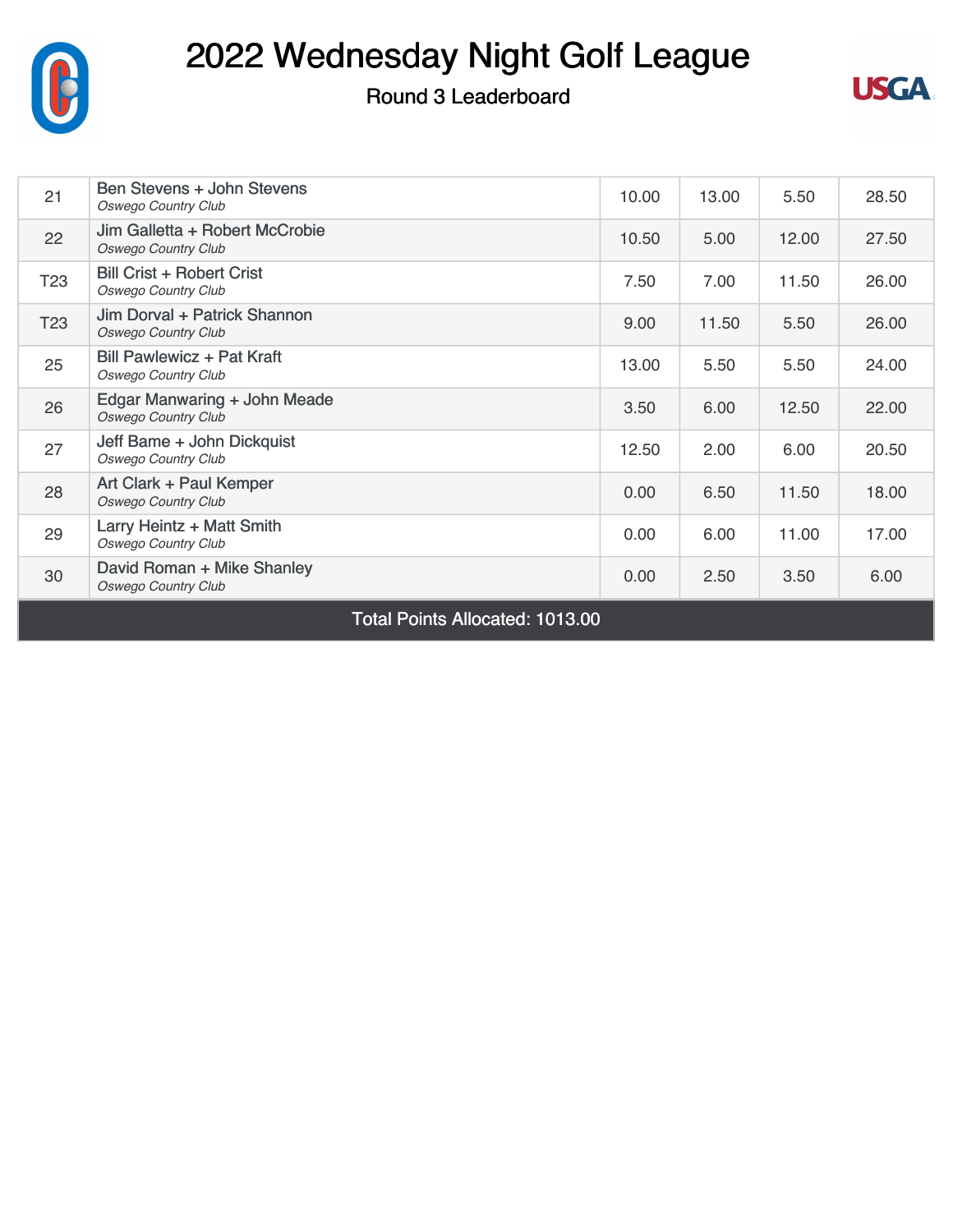

Round 3 Leaderboard



[2022 Men's Wednesday Night League \(Wed, May 18\)](https://static.golfgenius.com/v2tournaments/8451140906689520248?called_from=&round_index=3)

| <b>Points</b> | <b>Player</b>                                                                   | <b>Match</b>      | <b>Player</b>                                                                     | <b>Points</b> |
|---------------|---------------------------------------------------------------------------------|-------------------|-----------------------------------------------------------------------------------|---------------|
| 3.00          | Edgar Manwaring + John Meade (Edgar<br>Manwaring)<br><b>Oswego Country Club</b> | 2 & 1             | Bill Crist + Robert Crist (Bill Crist)<br><b>Oswego Country Club</b>              | 9.00          |
| 9.50          | Edgar Manwaring + John Meade (John<br>Meade)<br><b>Oswego Country Club</b>      | 3 & 1             | Bill Crist + Robert Crist (Robert Crist)<br><b>Oswego Country Club</b>            | 2.50          |
| 8.50          | Chad Holbert + Dan Bartlett (Chad Holbert)<br><b>Oswego Country Club</b>        | $2 \text{ up}$    | Dave Canale + Tom Rollin (Tom Rollin)<br><b>Oswego Country Club</b>               | 3.50          |
| 9.50          | Chad Holbert + Dan Bartlett (Dan Bartlett)<br><b>Oswego Country Club</b>        | 4 & 2             | Dave Canale + Tom Rollin (Dave Canale)<br>Oswego Country Club                     | 2.50          |
| 3.50          | Paul Kemper + Trey Clark (Trey Clark)                                           | $2$ up            | John Canorro + Thomas Johnston (John<br>Canorro)<br><b>Oswego Country Club</b>    | 8.50          |
| 8.00          | Paul Kemper + Trey Clark (Paul Kemper)<br><b>Oswego Country Club</b>            | 2 & 1             | John Canorro + Thomas Johnston (Thomas<br>Johnston)<br><b>Oswego Country Club</b> | 4.00          |
| 6.00          | Edward Kazarian + Leo Lagoe (Edward<br>Kazarian)<br><b>Oswego Country Club</b>  | <b>Tied</b>       | Brian Weigelt + Tim Weigelt (Tim Weigelt)<br><b>Oswego Country Club</b>           | 6.00          |
| 3.50          | Edward Kazarian + Leo Lagoe (Leo Lagoe)<br><b>Oswego Country Club</b>           | 2 & 1             | Brian Weigelt + Tim Weigelt (Brian Weigelt)<br><b>Oswego Country Club</b>         | 8.50          |
| 3.00          | Dylan Morgia + Matt Smith (Dylan Morgia)<br><b>Bellevue Country Club</b>        | 3 & 1             | Rick Doten + Ryan DeSantis (Rick Doten)<br><b>Oswego Country Club</b>             | 9.00          |
| 8.00          | Dylan Morgia + Matt Smith (Matt Smith)<br><b>Oswego Country Club</b>            | 1 up              | Rick Doten + Ryan DeSantis (Ryan DeSantis)<br><b>Oswego Country Club</b>          | 4.00          |
| 10.00         | Dave Johnson + Jack Blum (Dave Johnson)<br><b>Oswego Country Club</b>           | 4 & 3             | Jack Phillips + John Dickquist (Tim Stitt)<br><b>Oswego Country Club</b>          | 2.00          |
| 8.00          | Dave Johnson + Jack Blum (Jack Blum)<br><b>Oswego Country Club</b>              | 1 up              | Jack Phillips + John Dickquist (John Dickquist)<br>Oswego Country Club            | 4.00          |
| 8.00          | Bill Galloway + Dave Lloyd (Dave Lloyd)<br><b>Oswego Country Club</b>           | 1 up              | <b>GHOST1</b>                                                                     | 4.00          |
| 4.00          | Bill Galloway + Dave Lloyd (Bill Galloway)<br><b>Oswego Country Club</b>        | $1 \overline{up}$ | Mike Battelle + Sean Ohnmacht (Sean<br>Ohnmacht)<br><b>Stone Creek Golf Club</b>  | 8.00          |
| 8.00          | Peter Donovan + Stanley Nalle (Peter<br>Donovan)<br><b>Oswego Country Club</b>  | 1 up              | Ben Stevens + John Stevens (John Stevens)<br><b>Oswego Country Club</b>           | 4.00          |
| 10.50         | Peter Donovan + Stanley Nalle (Stanley Nalle)<br><b>Oswego Country Club</b>     | 5 & 3             | Ben Stevens + John Stevens (Ben Stevens)<br><b>Oswego Country Club</b>            | 1.50          |